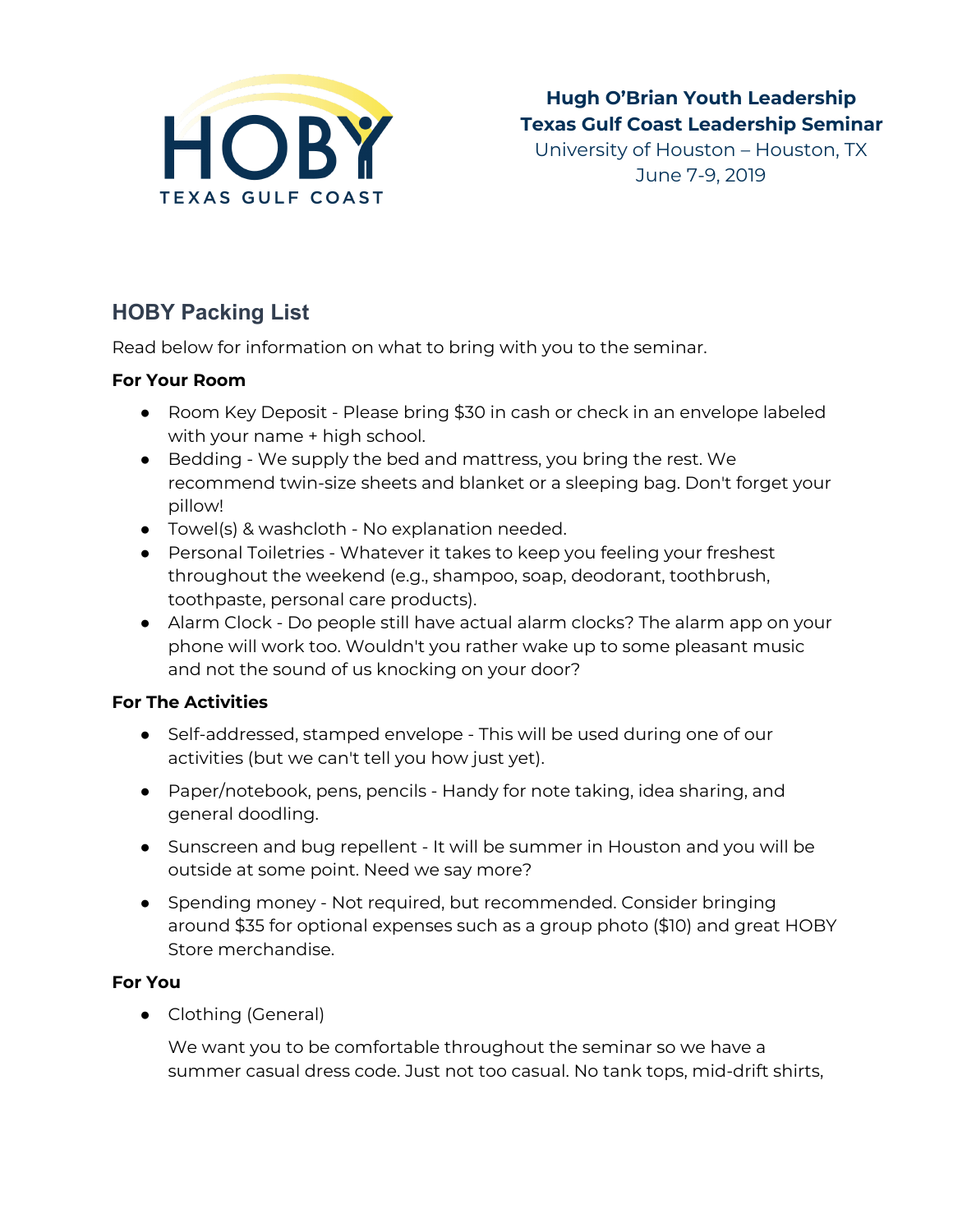

University of Houston – Houston, TX June 7-9, 2019

short-shorts, and no clothing with any inappropriate images/statements. Bring enough clothing for three days.

Please bring a jacket, sweatshirt, or sweater. You will be indoors in Houston in the middle of summer, which means that it will be cold. Believe us. You will want something to keep you warm.

• Clothing (Friday)

On Friday night you will be attending our Friday Night Social, which has a theme we will tell you about in our Last Minute Instructions. We encourage you to bring an outfit for that theme, but it isn't required.

• Clothing (Saturday)

You may be outside for service project for a few hours so make sure that you are wearing appropriate/comfortable clothing, including closed-toe shoes.

• Clothing (Sunday)

Please bring a "Sunday Best"/business casual outfit for the closing ceremony on Sunday. You parents will be there. Make them proud.

● Medication

Prescription medication, as needed. Should have submitted a signed Medication Verification Form before arriving at the seminar. If not, you m ust bring it with you.

Over-the-counter medication (such as Tylenol, aspirin). We will not be able to provide you with this medication over the weekend. If you think that you might need it, bring it with you.

● Reusable Water Bottle

We will provide beverages throughout the weekend but we strongly recommend bringing a reusable water bottle so you can have a drink handy whenever you need it.

• And lastly...

Lots of confidence, curiosity, and a big smile!!

That's it, really. No need to bring any fancy computers or electronic devices. In fact, keep them at home. You won't need them and we won't let you use them anyway.